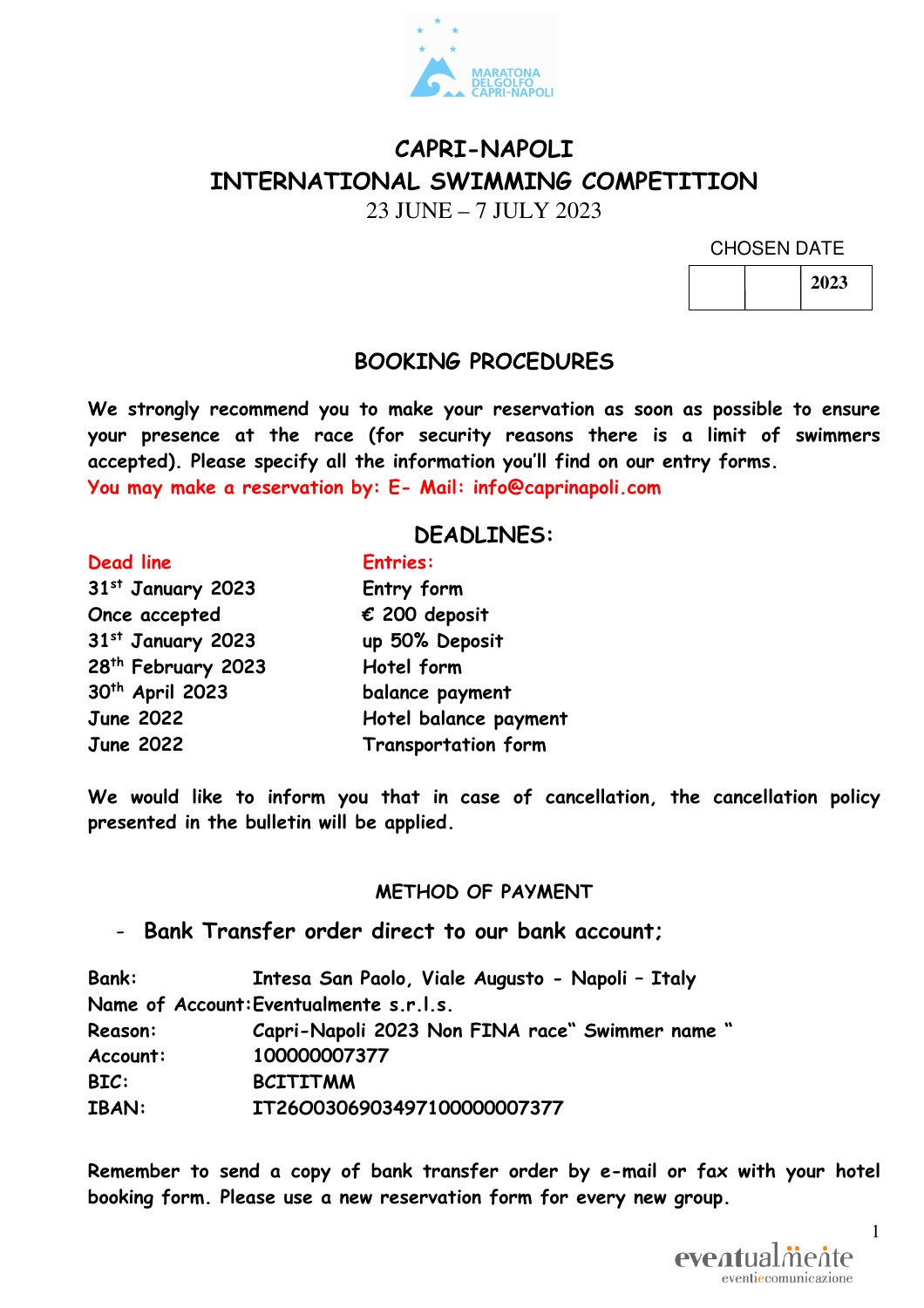

# **CAPRI-NAPOLI INTERNATIONAL SWIMMING COMPETITION**

23 JUNE – 7 JULY 2023

CHOSEN DATE

**2023** 

#### **INDIVIDUAL FINAL ENTRY AND ACCREDITATION FORM (To be completed for each participant in the case of DOUBLE or RELAY) CLOSING DATE FOR APPLICATION 31 JANUARY 2023**

| <b>SWIMMER</b>                                                           |                         |                                  |                               |  |
|--------------------------------------------------------------------------|-------------------------|----------------------------------|-------------------------------|--|
| <b>Family name:</b>                                                      | Given name:             |                                  | Sex: [M] [F]                  |  |
| <b>Address:</b>                                                          |                         | Zip code:                        |                               |  |
| City:                                                                    | <b>Province/State:</b>  |                                  |                               |  |
| Date of birth:                                                           | <b>Place of birth:</b>  |                                  | Please attach 4               |  |
| <b>Nationality:</b>                                                      | <b>Passport Number:</b> |                                  | cm long x 3 cm                |  |
| Height: cm                                                               | Weight: Kg.             |                                  | wide color<br>passport photo. |  |
| <b>Occupation:</b>                                                       | <b>Hobbies:</b>         |                                  | You may send it               |  |
| Club:                                                                    | <b>Personal coach:</b>  |                                  | by e-mail                     |  |
| <b>T-shirt size:</b>                                                     | <b>Mobile phone:</b>    |                                  |                               |  |
| Handler present on board:                                                |                         |                                  |                               |  |
| <b>Personal best performance</b><br>$time - year - place - competition)$ |                         |                                  |                               |  |
| Date:                                                                    |                         | <b>Athlete/Parent signature:</b> |                               |  |

|                          | <b>COACH</b>            |           |             |
|--------------------------|-------------------------|-----------|-------------|
| <b>Family name:</b>      | Given name:             |           | Sex: [M][F] |
| <b>Address:</b>          |                         | Zip code: |             |
| City:                    | <b>Province/State:</b>  |           |             |
| Date of birth:           | <b>Place of birth:</b>  |           |             |
| <b>Nationality:</b>      | <b>Passport Number:</b> |           |             |
| <b>Email:</b>            |                         |           |             |
| <b>T-shirt size:</b>     |                         |           |             |
| Other: (please specify): |                         |           |             |
|                          |                         |           |             |

## to be sent to: **Eventualmente srls:** E-mail:info@caprinapoli.com